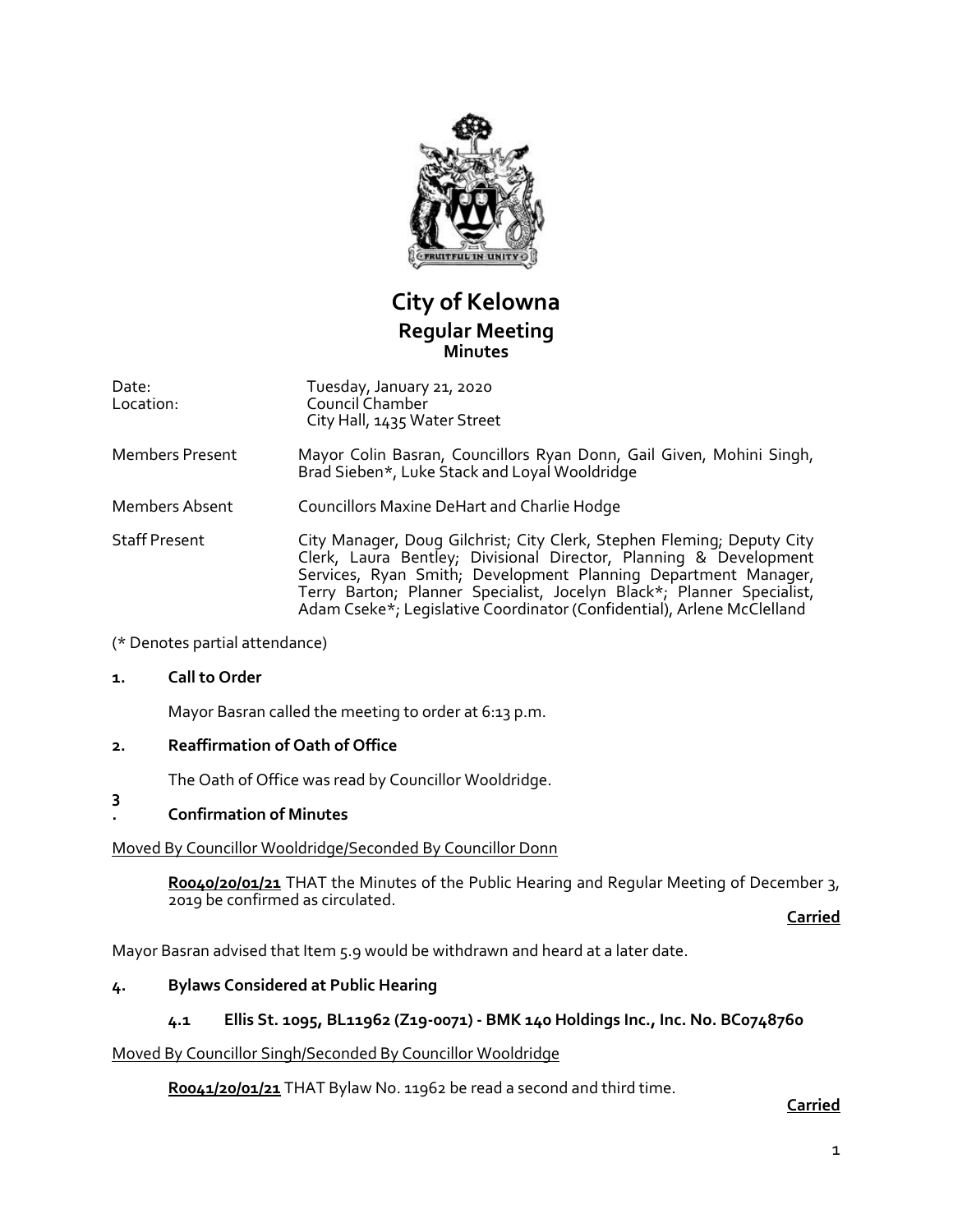### **4.2 Hunter Rd 2280-2290, BL11964 (LUC19-0003) - Hillahan Holdings Inc. & Go West Investments Inc.**

### Moved By Councillor Wooldridge/Seconded By Councillor Singh

**R0042/20/01/21** THAT Bylaw No. 11964 be read a second and third time.

**Carried**

### **4.3 Hunter Rd 2280-2290, BL11965 (Z19-0111) - Hillahan Holdings Inc. & Go West Investments Inc.**

### Moved By Councillor Wooldridge/Seconded By Councillor Singh

**R0043/20/01/21** THAT Bylaw No. 11965 be read a second and third time.

**Carried**

### **5. Development Permits and Development Variance Permit Reports**

**5.1 Groves Ave 450, BL11801 (OCP18-0019) - Abbott Park Holdings Inc., Inc No. BC1096096**

### Moved By Councillor Donn/Seconded By Councillor Stack

**R0044/20/01/21** THAT Bylaw No. 11801 be amended at third reading to revise the legal description.

> **Carried** Councillor Singh - Opposed

### Moved By Councillor Donn/Seconded By Councillor Stack

**R0045/20/01/21** THAT Bylaw No. 11801 as amended be adopted.

**Carried** Councillor Singh - Opposed

### **5.2 Groves Ave 450, BL11802 (Z17-0032) - Abbott Park Holdings Inc., Inc No. BC1096096**

### Moved By Councillor Donn/Seconded By Councillor Stack

Roo46/20/01/21 THAT Bylaw No. 11802 be amended at third reading to revise the legal description.

> **Carried** Councillor Singh - Opposed

### Moved By Councillor Donn/Seconded By Councillor Stack

**R0047/20/01/21** THAT Bylaw No. 11802 as amended be adopted.

**Carried** Councillor Singh - Opposed

Councillor Sieben joined the meeting at 6:21 p.m.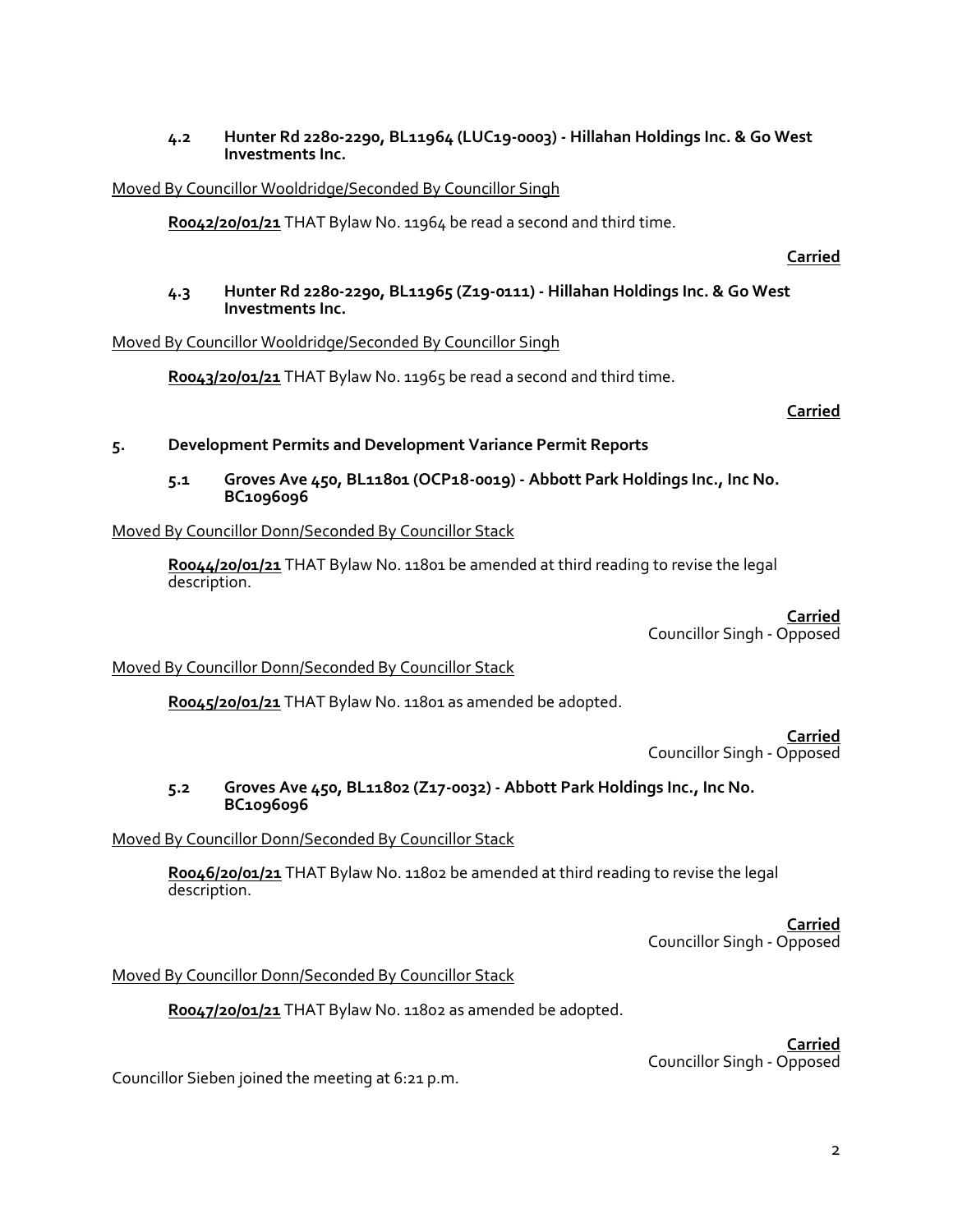#### **5.3 Groves Ave 450, DP17-0075 and DVP17-0076 - Abbott Park Holdings Inc, Inc. No. BC1096096**

Staff:

- Displayed a PowerPoint Presentation summarizing the application and responded to questions from Council.
- Spoke to the amendment to the Restrictive Covenant and responded to questions from Council.

City Clerk:

Confirmed that Council should consider the amendment to the Restrictive Covenant prior to any consideration of the development permit and development variance permit.

### Moved By Councillor Sieben/Seconded By Councillor Wooldridge

**R0048/20/01/21** THAT Council approves the Restrictive Covenant being amended from six to six and one half storeys.

**Carried** Councillors Stack and Singh - Opposed

### Jean Guy Beliveau, Applicant

- Displayed a PowerPoint Presentation.
- Spoke to the form and character of the building.
- Confirmed there is no retail component to this development.
- There will be significant upgrades to Groves Avenue that includes a new sidewalk and new street lighting; through the development permit process the owner has funded the closure of the lane and will remove all asphalt and will use this area as a landscaped park.
- Spoke to the Landscape Plan; will maximize the landscaping on site and will integrate into the park. Tiered planters along Groves Avenue will help mitigate the parkade as well as provide additional privacy.
- Spoke to the proposed variances; noted the difficulties in creating a low grade parkade due to the high water table and that the extent of the variance required for site coverage is related to the above grade parking structure.
- Displayed images showing how this development fits into the overall neighbourhood.
- Spoke to the community benefits this development will provide including increased security with cameras in the lane and subject property along with the many upgrades to Groves Avenue.
- Responded to questions from Council.

Mayor Basran invited anyone in the public gallery who deemed themselves affected to come forward, followed by comments from Council.

### Gallery:

### Cathy Richards, Groves Avenue

- Was previously opposed to this application; the Applicant has made some improvements.
- Now in support of this development as it will increase the value of my property.
- Made three requests of Council regarding this and future developments in this neighbourhood; to ensure density is 22 units; this height variance does not set a precedence; to consider the value for the neighbourhood not just the developer.

### Paul Clark, Abbott Street

- Read a letter on behalf of Marie and Peter Baigent, West Avenue.
- Letter was in opposition to the variances due to the negative impacts on the neighbouring park and impact to unit views.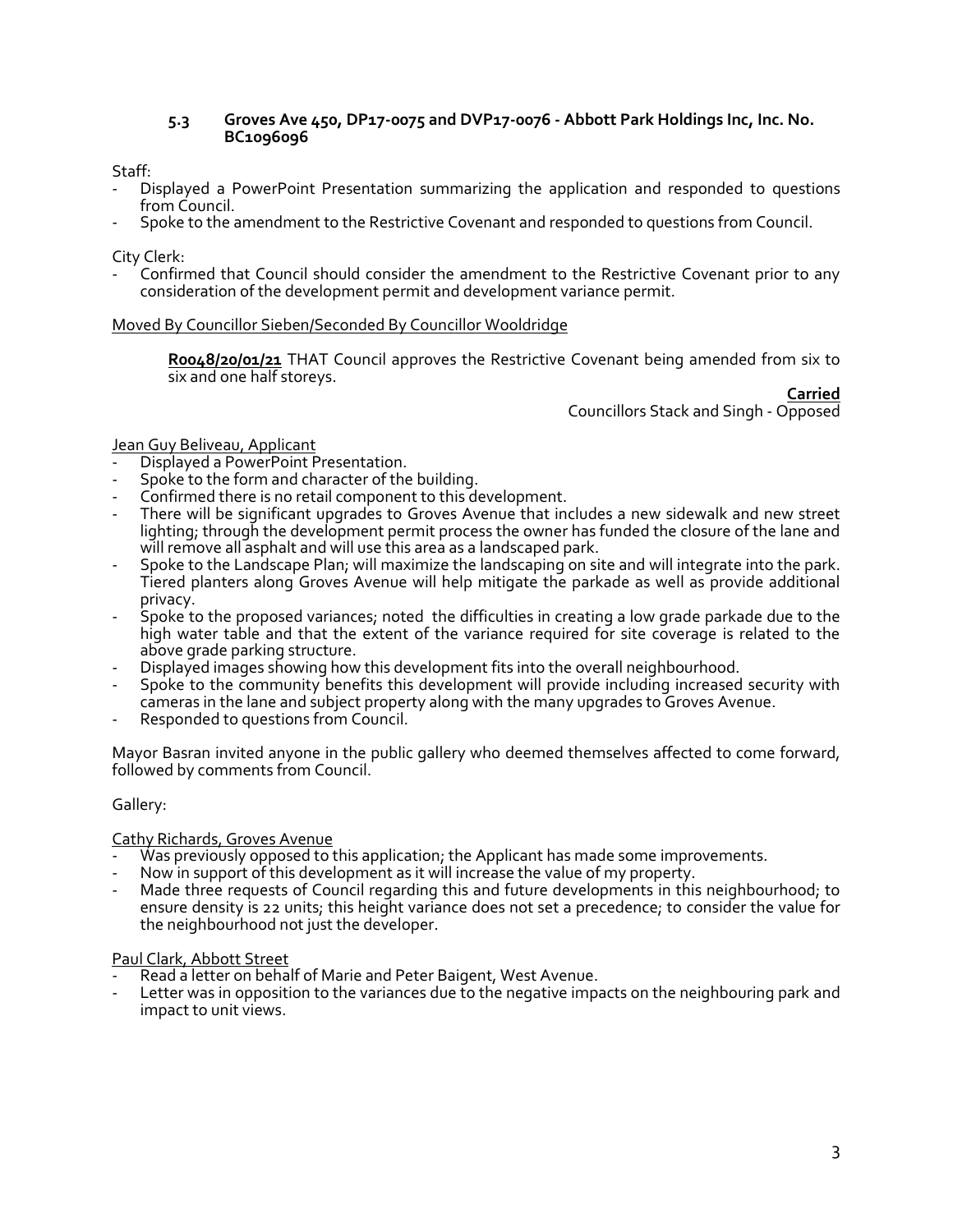Paul Clark, KLO Neighbourhood Association

- Opposed to the variances.
- Believes the density is too much for the site.
- Raised questions regarding the height and if the applicant will return asking for another height variance.
- Raised questions for Council and staff regarding some developers not following quidelines and requesting extreme variances.

Jean Guy Beliveau, Applicant

The design process is long, includes pre-application meetings with planning to determine what appears to be an appropriate solution to designer problems; setbacks around the parkade is unfortunate but is due to water table issues. Do not think variances will be detrimental to the overall development.

There were no further comments

#### Moved By Councillor Wooldridge/Seconded By Councillor Sieben

**R0049/20/01/21** THAT Council authorizes the issuance of Development Permit No. DP17-0075 for Lot 1, District Lot 14, Osoyoos Division Yale District Plan EPP89203 located at 450 Groves Ave, Kelowna, BC, subject to the following:

- 1. The dimensions and siting of the building to be constructed on the land be in accordance with Schedule "A,";
- 2. The exterior design and finish of the building to be constructed on the land be in accordance with Schedule "B";
- 3. Landscaping to be provided on the land in accordance with Schedule " $C$ ";
- 4. The applicant be required to post with the City a Landscape Performance Security deposit in the form of a "Letter of Credit" in the amount of 125% of the estimated value of the landscaping, as determined by a Registered Landscape Architect;

AND THAT Council authorize the issuance of Development Variance Permit DVP17-0076 for Lot 1, District Lot 14, Osoyoos Division Yale District Plan EPP89203 at 450 Groves Ave, Kelowna, BC;

AND THAT variances to the following sections of Zoning Bylaw No. 8000 be granted, as shown on Schedule "A":

#### **Section 13.12.6 RM6 High Rise Apartment Housing Development Regulations**

(b) to vary the maximum site coverage for principal buildings, accessory structures, and parking areas and driveways from 50% permitted to 83% proposed.

(d) to vary the minimum site front yard from 6.0m permitted to 0.97m proposed.

(e) to vary the minimum site side yards (east and west) from 4.5m permitted to 1.53m proposed.

(f) to vary the minimum site rear yard from 9.0m permitted to 0.0m proposed.

#### **Section 6.1.2 (c)- Daylighting Standards**

To vary the points along the side lot line of the lot from an angle of 65 degrees to the horizontal permitted to 72.5 degrees proposed for the west building section.

AND THAT the applicant be required to complete the above noted conditions of Council's approval of the Development Permit Application in order for the permits to be issued;

AND FURTHER THAT this Development Permit and Development Variance Permit is valid for two (2) years from the date of Council approval, with no opportunity to extend.

> **Carried** Councillor Singh - Opposed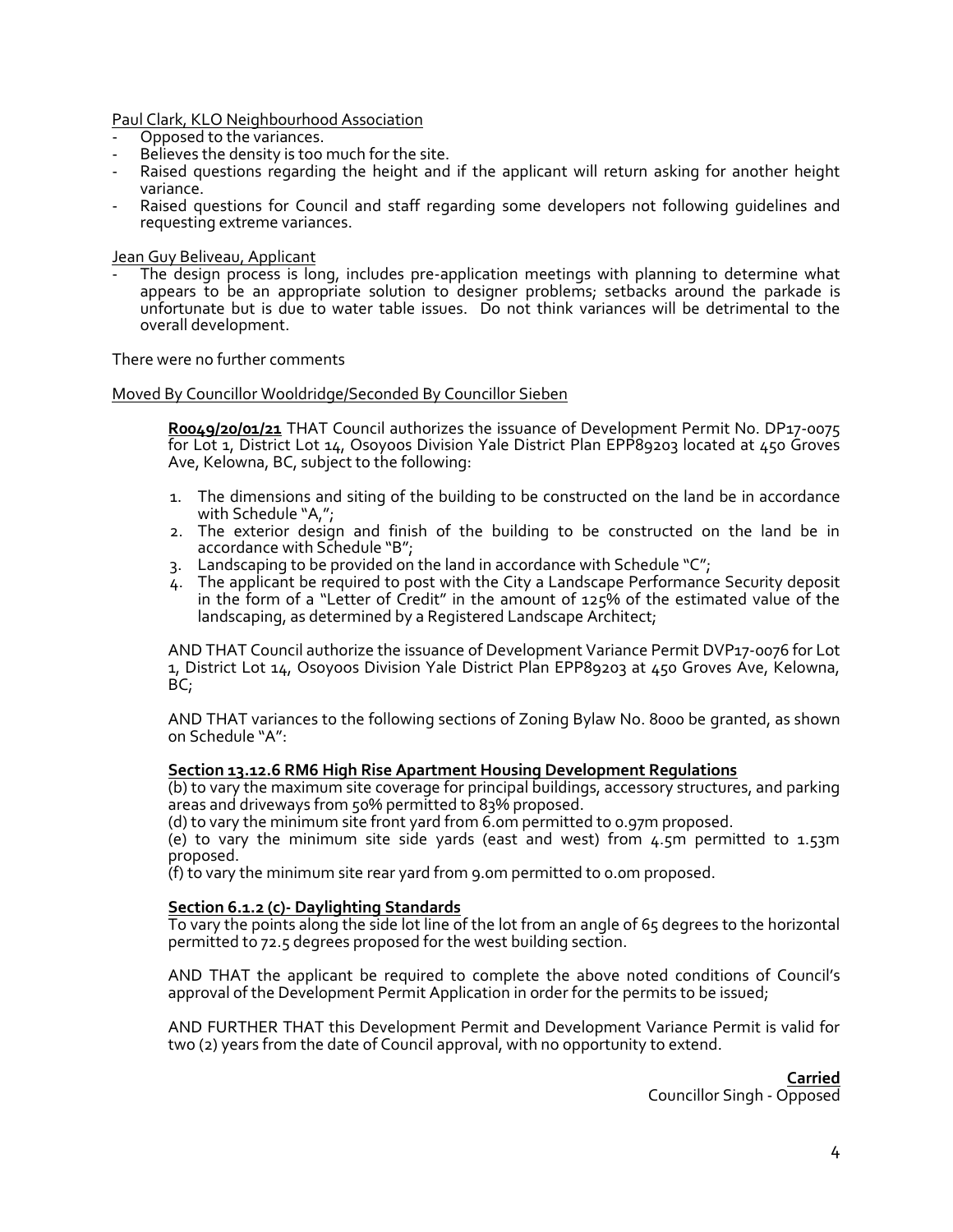### **5.4 Hein Rd 365-367, BL11737 (Z18-0066) - 1918951 Alberta Ltd**

#### Moved By Councillor Donn/Seconded By Councillor Stack

**R0050/20/01/21** THAT Bylaw No. 11737 be adopted.

#### **Carried**

#### **5.5 Hein Rd 365-367, DP18-0120 DVP18-0121 - 1918951 Alberta Ltd., Inc. No. 2019189519**

Staff:

- Displayed a PowerPoint Presentation summarizing the application.

Jesse Alexander, Applicant

- Spoke to the variances required are due to the water table.
- Every unit will have a parking stall and there is at least one bike stall per unit along with four visitor parking stalls.

Mayor Basran invited anyone in the public gallery who deemed themselves affected to come forward, followed by comments from Council.

No one from the Gallery came forward.

There were no further comments

#### Moved By Councillor Singh/Seconded By Councillor Sieben

**R0051/20/01/21** THAT Council authorizes the issuance of Development Permit No. DP18-0120 for Strata Lots 1 & 2 Section 27 TWP 26 ODYD Strata Plan KAS2718 together with an interest in the common property in proportion to the unit entitlement of the strata lot as shown on Form V, located at 365-367 Hein Road, Kelowna, BC subject to the following:

- 1. The dimensions and siting of the building to be constructed on the land be in accordance with Schedule "A";
- 2. The exterior design and finish of the building to be constructed on the land be in accordance with Schedule "B";
- 3. Landscaping to be provided on the land be in accordance with Schedule "C";
- 4. The applicant be required to post with the City a Landscape Performance Security deposit in the form of a "Letter of Credit" or certified cheque in the amount of 125% of the estimated value of the landscaping, as determined by a Registered Landscape Architect;

AND THAT Council authorizes the issuance of a Development Variance Permit No. DVP18-0121 for Strata Lots 1 & 2 Section 27 TWP 26 ODYD Strata Plan KAS2718 together with an interest in the common property in proportion to the unit entitlement of the strata lot as shown on Form V, located at 365-367 Hein Road, Kelowna, BC;

AND THAT variances to the following sections of Zoning Bylaw No. 8000 be granted:

**Section 13.11.6(b): RM5 – Medium Density Multiple Housing Development Regulations** To vary the maximum site coverage from 40% permitted to 47.3% proposed.

### **Table 8.3.1 Required Off-Street Parking Requirements - Residential Parking**

To vary the number of parking spaces from 30 required to 28 proposed.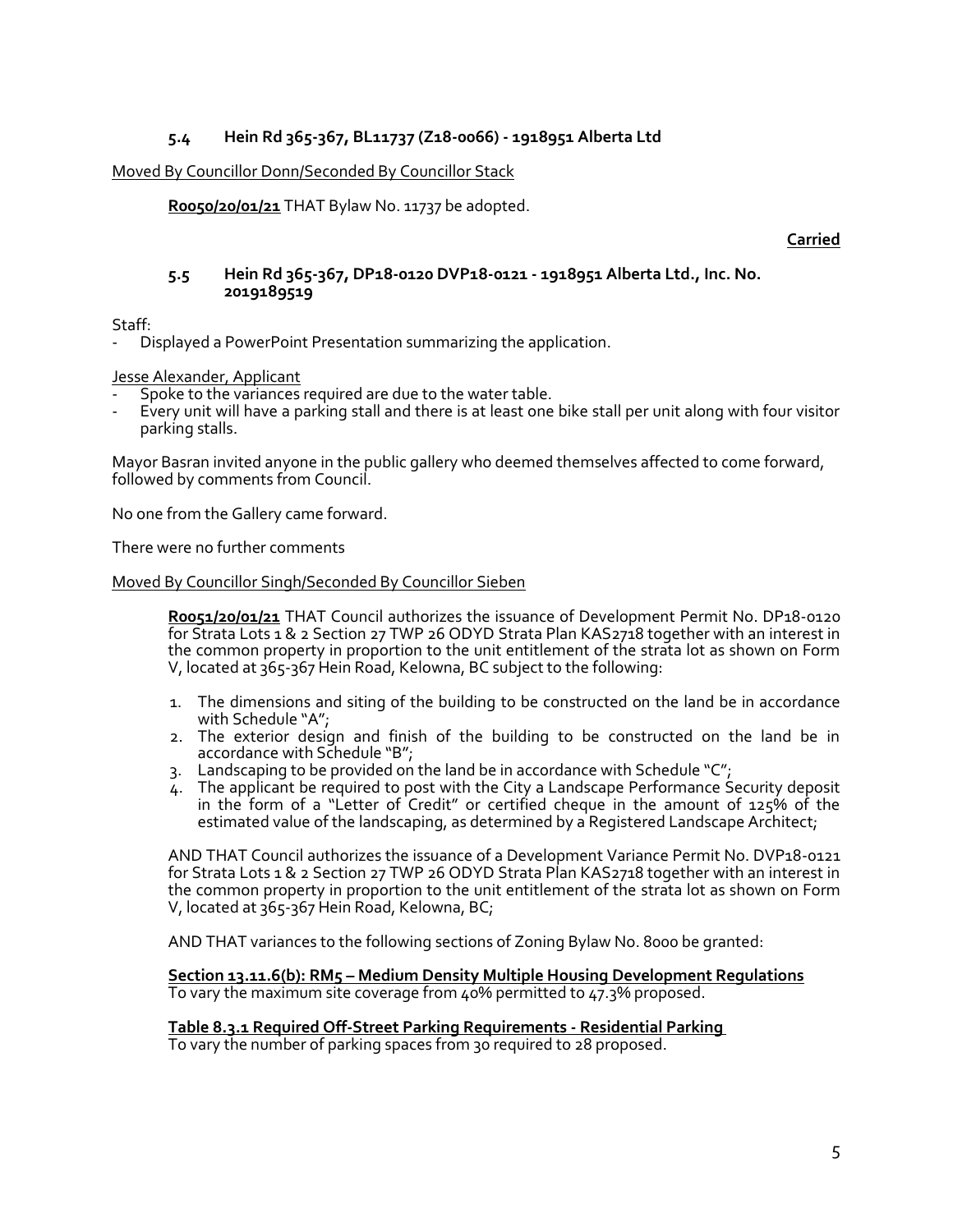AND THAT the applicant be required to complete the above noted conditions of Council's approval of the Development Permit and Development Variance Permit Applications in order for the permits to be issued;

AND FURTHER THAT this Development Permit and Development Variance Permit are valid for two (2) years from the date of Council approval, with no opportunity to extend.

### **Carried**

### **5.6 Bernard Ave 541-545, DP19-0019 DVP19-0020 - 1016006 BC Ltd**

Staff:

- Displayed a PowerPoint Presentation summarizing the application and responded to questions from Council.

#### Shane Worman, Applicant

- Available for questions.

Mayor Basran invited anyone in the public gallery who deemed themselves affected to come forward, followed by comments from Council. Gallery:

George Barnes, Lawrence Avenue

- Immediate neighbouring property owner.
- Opposed to the variance
- Raised concerns with side yard setbacks; creates a hardship to adjacent properties
- Would like similar considerations and assurances applied to his property as both properties are the same.
- Displayed a map and front building sketch of the building on the ELMO and spoke to the setbacks.
- Responded to questions from Council.

#### Staff:

Responded to questions from Council regarding the side and front setback variances.

There were no further comments

#### Moved By Councillor Given/Seconded By Councillor Wooldridge

**R0052/20/01/21** THAT Council authorizes the issuance of Development Permit No. DP19-0019 and Development Variance Permit DVP19-0020 for Lot 1 District Lot 139 ODYD Plan 2599, located at 541-545 Bernard Avenue, Kelowna, BC subject to the following:

- 1. The dimensions and siting of the building to be constructed on the land be in accordance with Schedule "A,"
- 2. The exterior design and finish of the building to be constructed on the land, be in accordance with Schedule "B";
- 3. Landscaping to be provided on the land be in accordance with Schedule "C";
- 4. The applicant be required to post with the City a Landscape Performance Security deposit in the form of a "Letter of Credit" in the amount of 125% of the estimated value of the landscaping, as determined by a Registered Landscape Architect;

AND THAT variances to the following sections of Zoning Bylaw No. 8000 be granted:

#### **Section 14.7.5 (h)i: C7 – Central Business Commercial Development Regulations**

To vary the setback on the portion of the building above 16.0m in height from 3.0m to 0.9m abutting a street;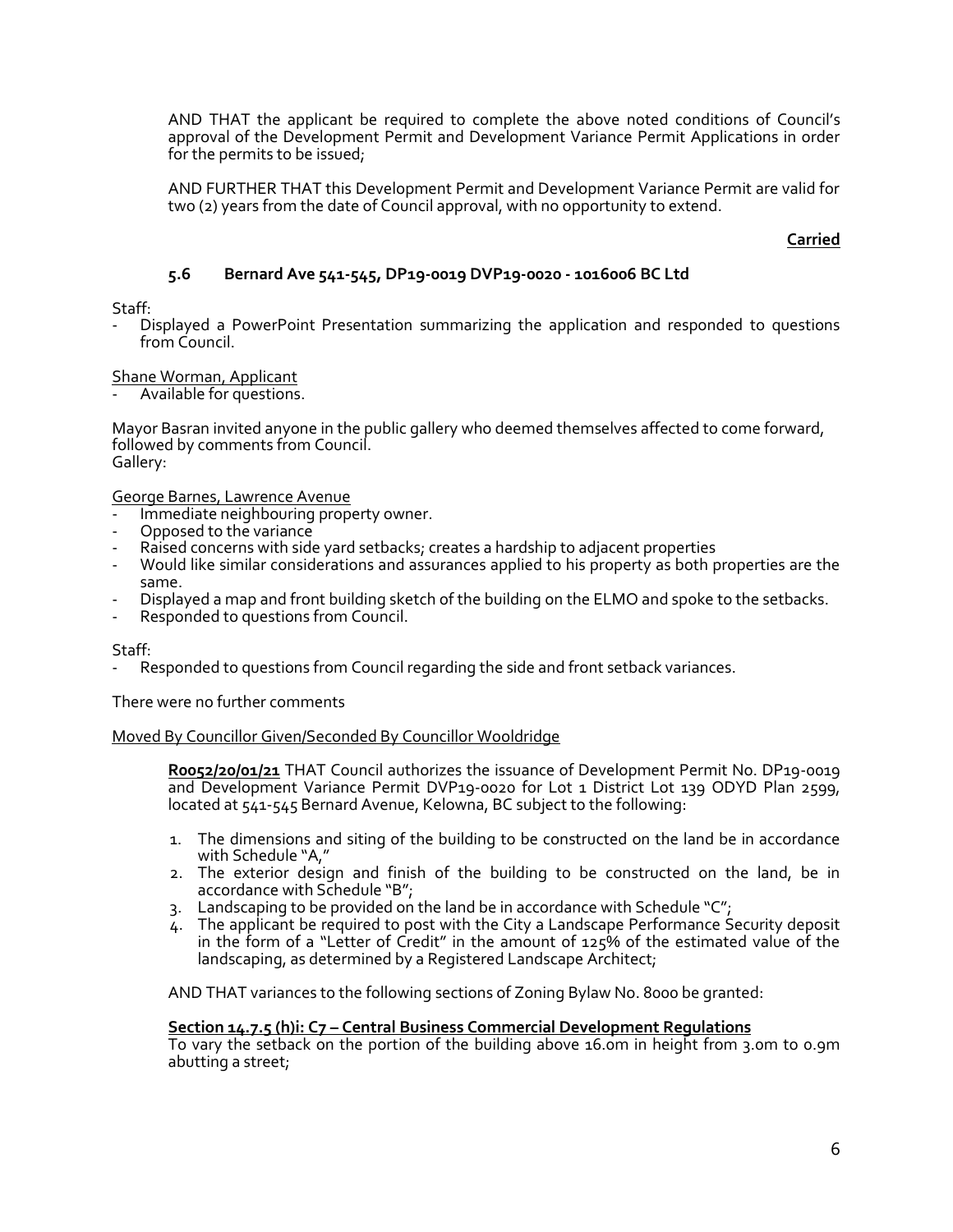**Section 14.7.5 (h)ii: C7 – Central Business Commercial Development Regulations**

To vary the setback on the portions of the building above 16.0m in height from 4.0m to 0.1m abutting the east and west adjacent properties;

AND THAT a commercial lane between Bernard Avenue and Lawrence Avenue be dedicated to the City of Kelowna as shown on Schedule A;

AND THAT the applicant be required to complete the above noted conditions of Council's approval of the Development Permit and Development Variance Permit Application in order for the permits to be issued;

AND FURTHER THAT this Development Permit and Development Variance Permit is valid for two (2) years from the date of Council approval, with no opportunity to extend.

**Carried**

## **5.7 Balser Ct 9380 - DVP19-0141 - Taz Holdings LTD., INC. No. A0083372**

Staff:

- Displayed a PowerPoint Presentation summarizing the application.

The Applicant was present and available for questions.

Mayor Basran invited anyone in the public gallery who deemed themselves affected to come forward, followed by comments from Council.

No one from the Gallery came forward.

There were no further comments

#### Moved By Councillor Singh/Seconded By Councillor Donn

**R0053/20/01/21** THAT Council authorizes the issuance of Development Variance Permit No. DVP19-0141 for Lot 7 Section 2 Township 20 Osoyoos Division Yale District Plan EPP66963, located at 9380 Balser Court, Kelowna, BC;

AND THAT variances to the following sections of Zoning Bylaw No. 8000 be granted as described in the proposed Site Plan in Schedule "A":

**Section 15.2.5(c): I2 – General Industrial Development Regulations** To vary building height from 14.0 m required to 15.85 m proposed

# **Table 8.3.4 – Required Off-Street Parking Requirements - Industrial**

To vary the total number of parking stalls from 44 required to 26 proposed.

AND FURTHER THAT this Development Variance Permit is valid for two (2) years from the date of Council approval, with no opportunity to extend.

**Carried**

### **5.8 Grenfell Rd 934, DVP19-0158 - Allan Roderick and Annette Lee Lipkovits**

Staff:

- Displayed a PowerPoint Presentation summarizing the application.

The Applicant was not present.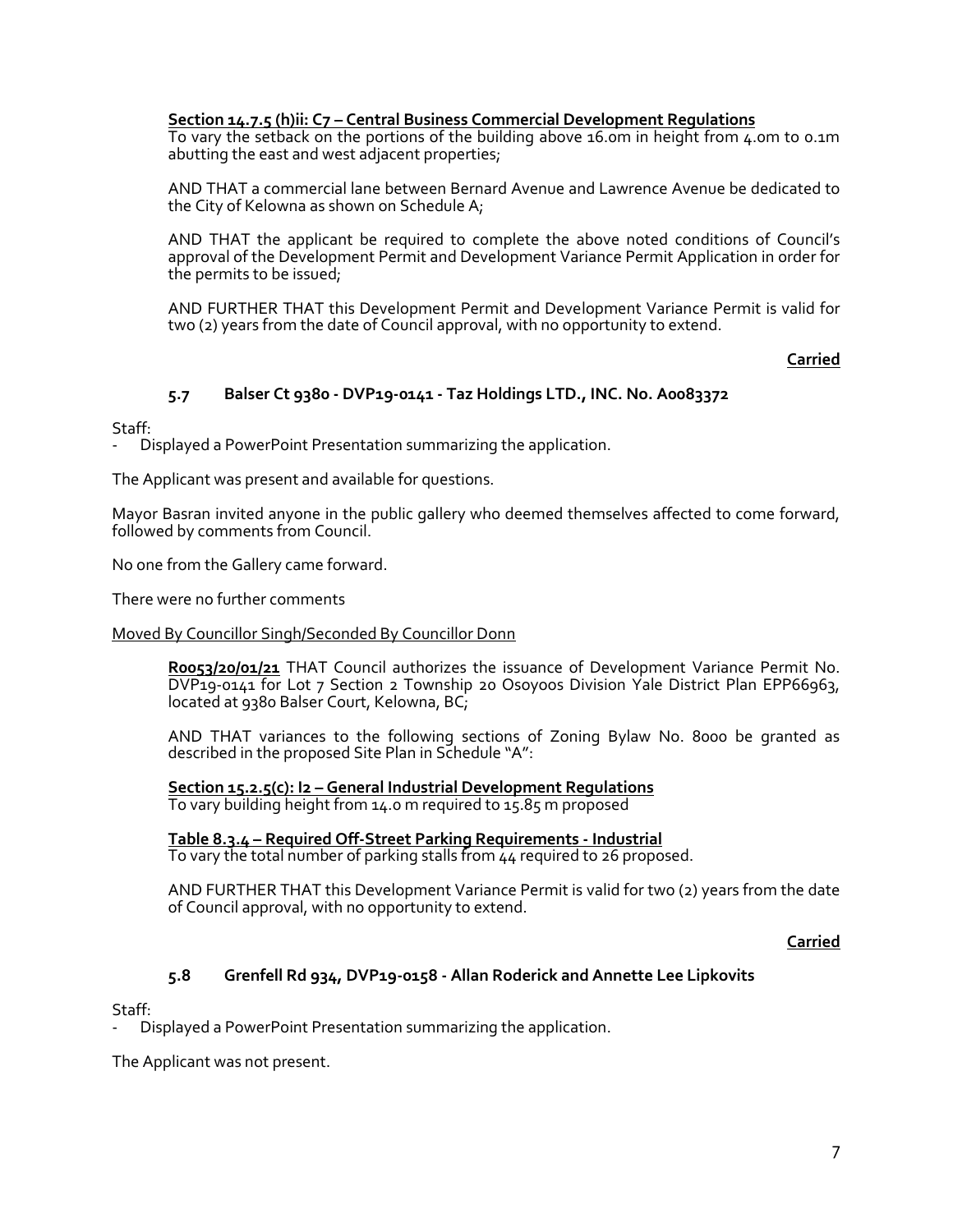Mayor Basran invited anyone in the public gallery who deemed themselves affected to come forward, followed by comments from Council.

No one from the Gallery came forward.

There were no further comments

#### Moved By Councillor Given/Seconded By Councillor Stack

**R0054/20/01/21** THAT Council authorizes the issuance of Development Variance Permit No. DVP19-0158 for Lot 2 District Lot 136 Osoyoos Division Yale District Plan 39171, located at 934 Grenfell Road, Kelowna, BC;

AND THAT variances to the following section of Zoning Bylaw No. 8000 be granted in accordance with Schedule "A":

#### **Section 13.6.6(h): RU6 – Two Dwelling Housing Development Regulations**

To vary the required minimum rear yard setback from 7.5 m required to 6.0 m proposed.

AND FURTHER THAT this Development Variance Permit is valid for two (2) years from the date of Council approval, with no opportunity to extend.

**Carried**

### **5.9 Water St 1659, DP19-0161 DVP19-0162 - MJI Contracting Inc**

Item 5.9 was withdrawn.

#### **5.10 Yates Rd 532-538, DP19-0191 DVP19-0192 - Carolco Developments Ltd., Inc. No. BC0291464**

Staff:

- Displayed a PowerPoint Presentation summarizing the application and responded to questions from Council.

The Applicant was present and available for questions.

Mayor Basran invited anyone in the public gallery who deemed themselves affected to come forward, followed by comments from Council.

No one from the Gallery came forward.

There were no further comments.

#### Moved By Councillor Stack/Seconded By Councillor Sieben

**R0055/20/01/21** THAT Council authorizes the issuance of Development Permit No. DP19-0191 for Lot 1 Section 32 Township 26 ODYD Plan KAP77456, located at 532-528 Yates Road, Kelowna, BC subject to the following:

- 1. The dimensions and siting of the building to be constructed on the land be in accordance with Schedule "A";
- 2. The exterior design and finish of the building to be constructed on the land be in accordance with Schedule "B";
- 3. Landscaping to be provided on the land be in accordance with Schedule "C";
- 4. The applicant be required to post with the City a Landscape Performance Security deposit in the form of a "Letter of Credit" in the amount of  $125\%$  of the estimated value of the landscaping, as determined by a Registered Landscape Architect;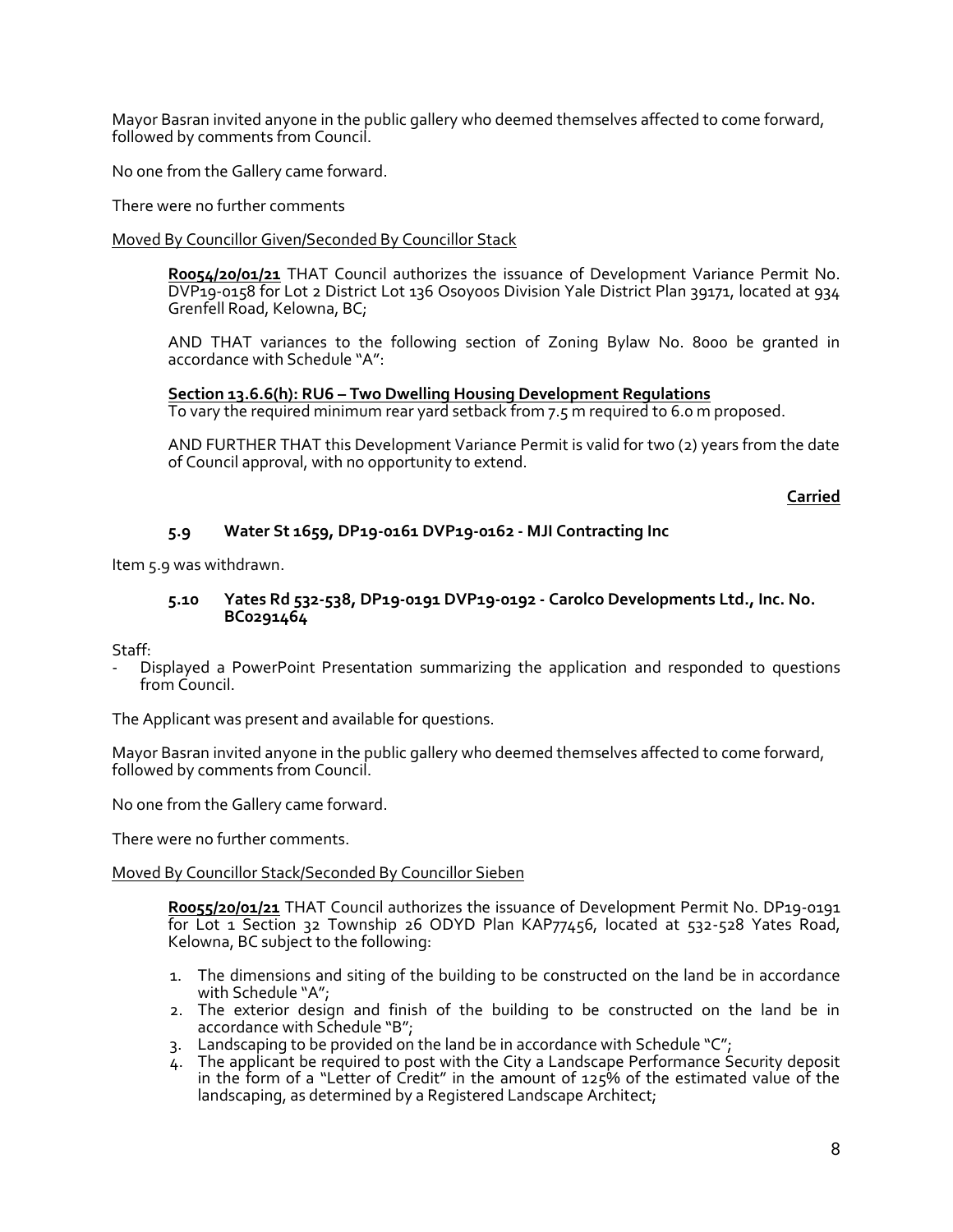AND THAT Council authorizes the issuance of Development Variance Permit No. DVP19-0192 for Lot 1 Section 32 Township 26 ODYD Plan KAP77456, located at 532-538 Yates Road, Kelowna, BC;

AND THAT variances to the following section of Zoning Bylaw No. 8000 be granted:

#### **Section 14.2.6(g): C2 – Neighbourhood Commercial Other Regulations**

To permit drive-in food services as a form of development.

AND THAT the applicant be required to complete the above noted conditions of Council's approval of the Development Permit Application in order for the permits to be issued;

AND FURTHER THAT this Development Permit and Development Variance Permit is valid for two (2) years from the date of Council approval, with no opportunity to extend.

> **Carried** Councillor Wooldridge – Opposed

### **5.11 Francis Ave 345, DVP19-0194 - Heather Martin**

Staff:

Displayed a PowerPoint Presentation summarizing the application.

Heather Martin, Applicant

Available for questions.

Mayor Basran invited anyone in the public gallery who deemed themselves affected to come forward, followed by comments from Council.

No one from the Gallery came forward.

There were no further comments.

### Moved By Councillor Stack/Seconded By Councillor Singh

Roo56/20/01/21 THAT Council authorizes the issuance of Development Variance Permit No. DVP19-0194 for Lot 1, District Lot 14 Osoyoos Division Yale District Plan KAP70822, located at 345 Francis Avenue, Kelowna, BC;

AND that variances to the following section of the Zoning Bylaw No. 8000 be granted:

### **Section 13.1.6(e): RU1- Large Lot Housing- Development Regulations**

To vary the required minimum rear yard setback from 4.5 m permitted to 2.0 m proposed; AND FURTHER THAT this Development Variance Permit is valid for two (2) years from the date of Council approval, with no opportunity to extend.

**Carried**

### **5.12 Lakeshore Rd 3596, DVP19-0207 - Bob Pollock**

#### Staff:

Displayed a PowerPoint Presentation summarizing the application.

#### Bob Pollock, Applicant

Available for questions.